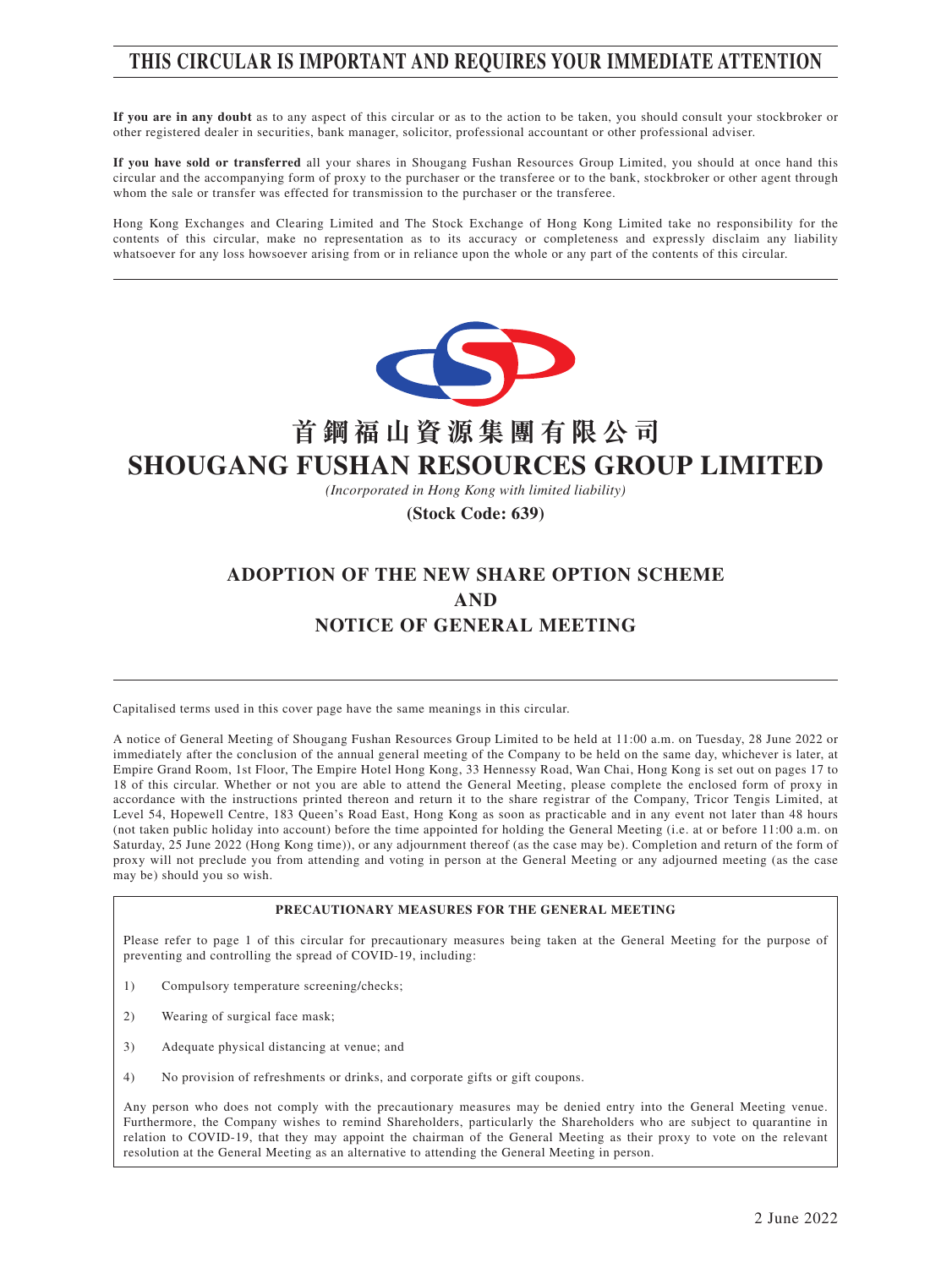# **CONTENTS**

#### *Page*

| <b>PRECAUTIONARY MEASURES FOR THE GENERAL MEETING</b>     |    |
|-----------------------------------------------------------|----|
|                                                           |    |
|                                                           |    |
| APPENDIX - PRINCIPAL TERMS OF THE NEW SHARE OPTION SCHEME | 10 |
|                                                           |    |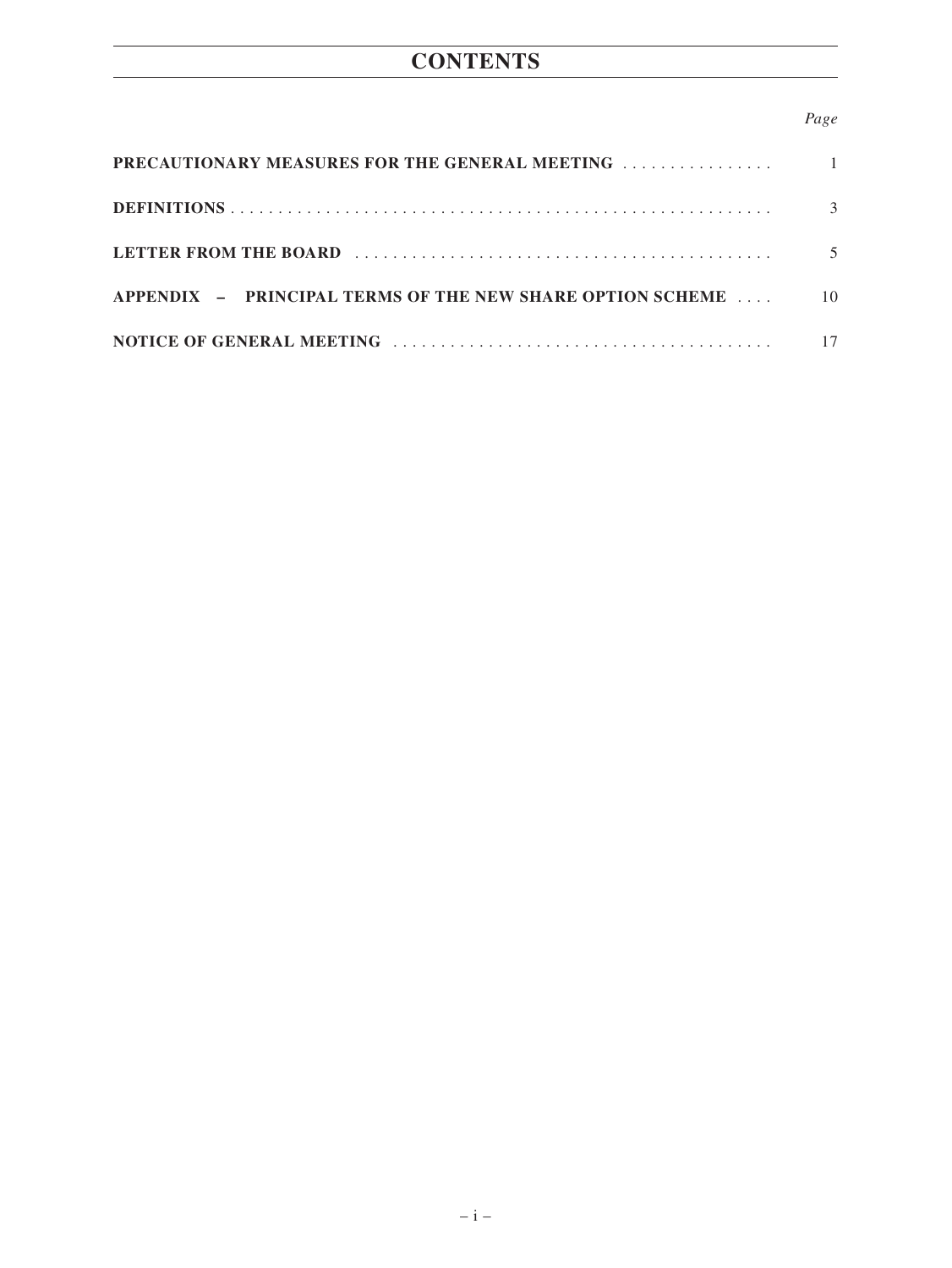## **PRECAUTIONARY MEASURES FOR THE GENERAL MEETING**

In light of the continuing risks posed by COVID-19, the Company is adopting the following precautionary measures at the General Meeting in order to safeguard the health and safety of the Shareholders who might be attending the General Meeting in person:

- 1. Compulsory temperature screening/checks will be carried out on every attendee at the entrance of the General Meeting venue. Any person with a body temperature above 37.5 degrees Celsius or the reference point announced by the Department of Health from time to time, or is exhibiting flu-like symptoms may be denied entry into the General Meeting venue and requested to leave the General Meeting venue;
- 2. Every attendee will be required to wear a surgical face mask at the General Meeting venue and throughout the General Meeting and to sit at a safe distance from the other attendees. **Please note that no surgical face masks will be provided at the General Meeting venue and attendees should bring and wear their own masks**;
- 3. No refreshment or drinks will be provided at the General Meeting; and
- 4. No corporate gifts or gift coupons will be provided at the General Meeting.

To the extent permitted under law, the Company reserves the right to deny any person entry into the General Meeting venue or require any person to leave the General Meeting venue so as to ensure the health and safety of other attendees at the General Meeting.

Due to the constantly evolving COVID-19 pandemic situation in Hong Kong, the Company may be required to change the General Meeting arrangements at short notice. Shareholders should check the websites of the Company (www.shougang-resources.com.hk) and the Stock Exchange (www.hkexnews.hk) for further announcements and updates on the General Meeting arrangements.

**Voting by proxy in advance of the General Meeting**: The Company does not in any way wish to diminish the opportunity available to the Shareholders to exercise their rights to vote, but are conscious of the pressing need to protect them from possible exposure to the COVID-19 pandemic. For the health and safety of the Shareholders, the Company would like to encourage Shareholders to exercise their right to vote at the General Meeting by appointing the chairman of the General Meeting as their proxy instead of attending the General Meeting in person. Physical attendance is not necessary for the purpose of exercising the rights of the Shareholders.

**The deadline to submit completed proxy forms is not less than 48 hours (not taken public holiday into account) before the time appointed for the holding of the General Meeting**. Completed proxy forms must be deposited at the share registrar of the Company, Tricor Tengis Limited, at or before the deadline.

**Appointment of proxy by non-registered Shareholders**: Non-registered Shareholders whose Shares are held through banks, brokers, custodians or the Hong Kong Securities Clearing Company Limited should consult directly with their banks or brokers or custodians (as the case may be) for assistance in the appointment of proxy.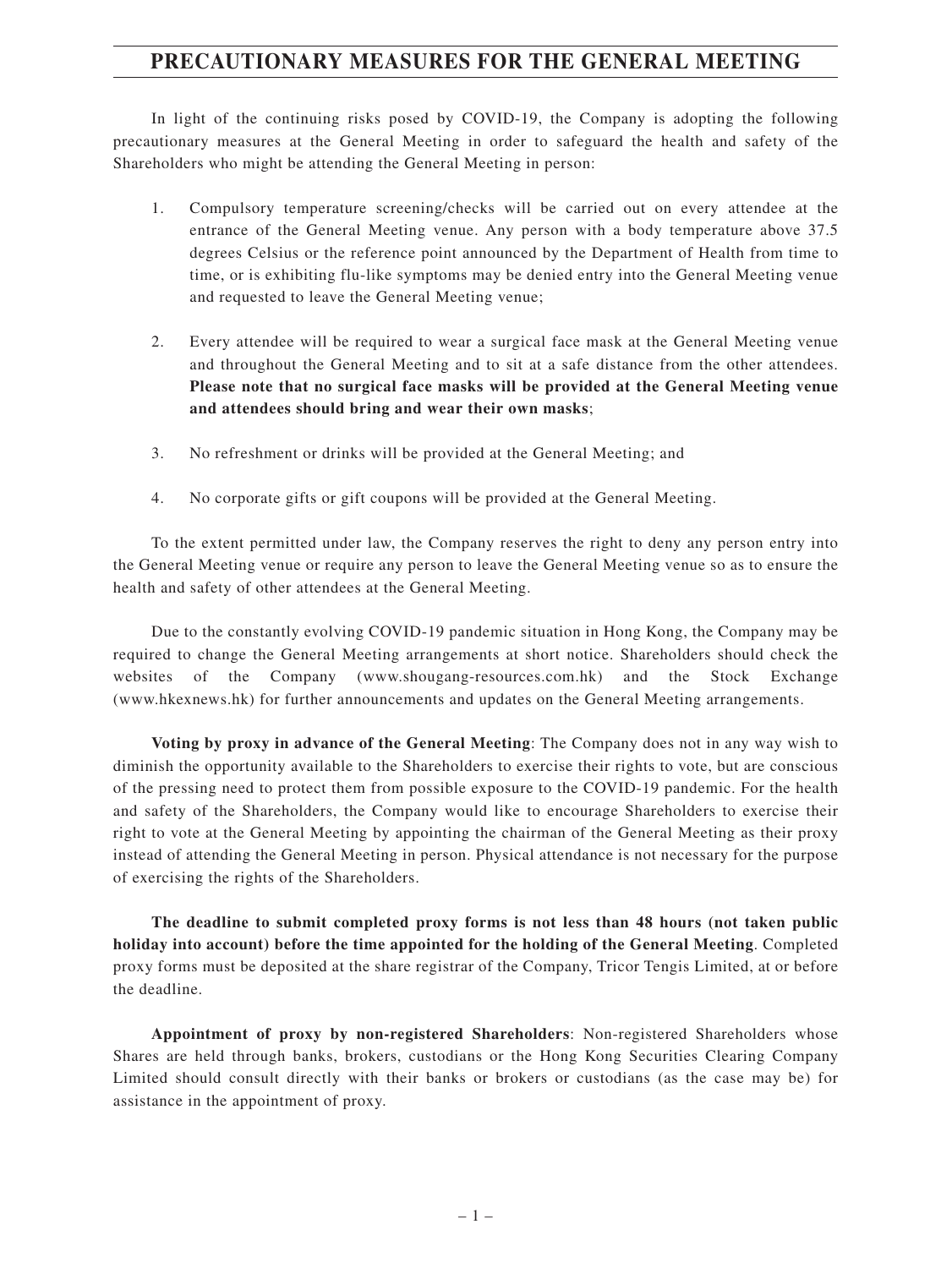# **PRECAUTIONARY MEASURES FOR THE GENERAL MEETING**

If Shareholders have any questions relating to the General Meeting, please contact the Company's share registrar, Tricor Tengis Limited, as follows:

Tricor Tengis Limited Address: Level 54, Hopewell Centre, 183 Queen's Road East, Hong Kong Tel: +852 2980 1333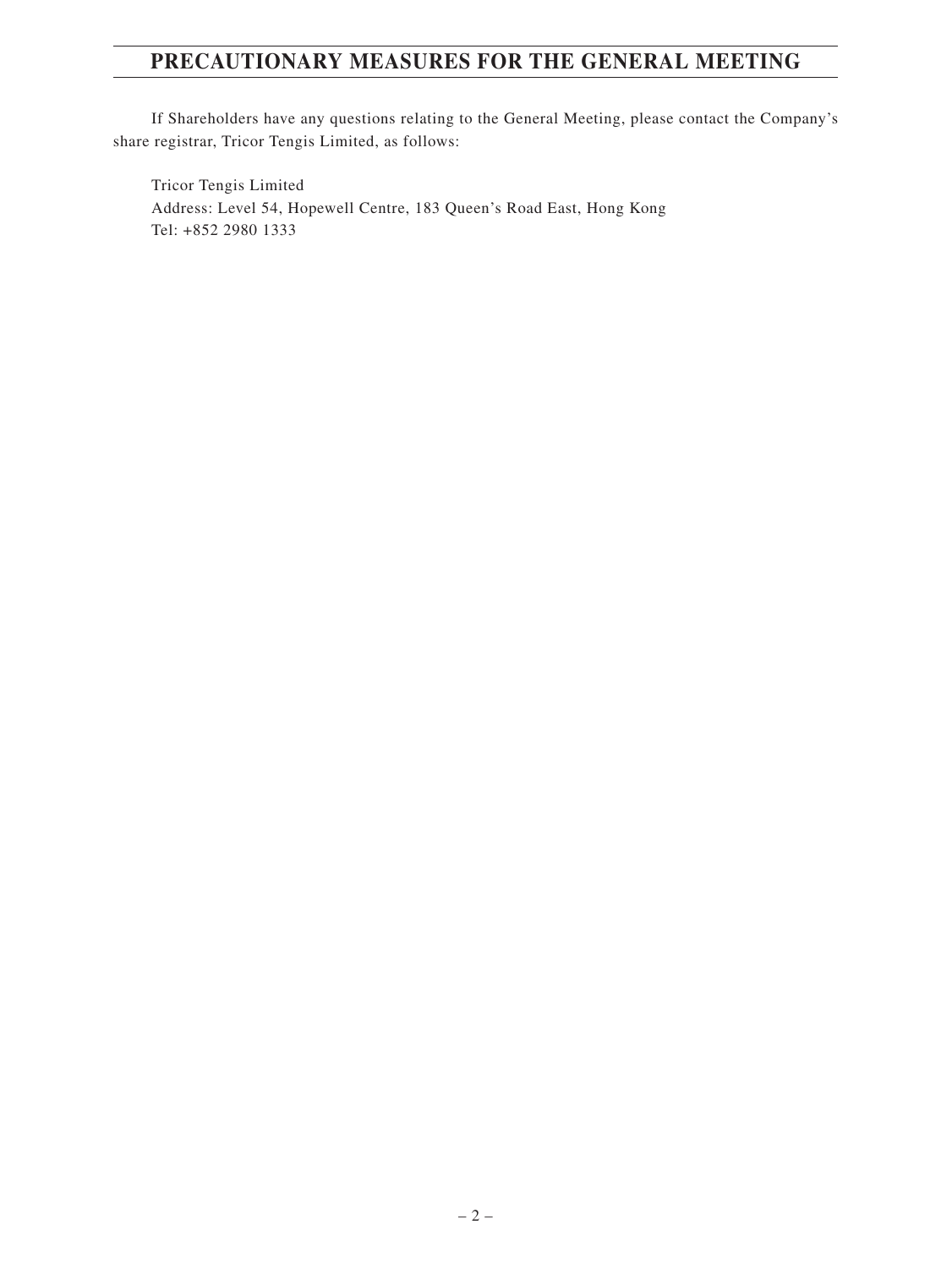# **DEFINITIONS**

*In this circular, the following expressions shall have the following meanings unless the context indicates otherwise:*

| "associate(s)"                 | has the same meaning as ascribed to it under the Listing Rules                                                                                                                                                                                                                                                                                                                           |
|--------------------------------|------------------------------------------------------------------------------------------------------------------------------------------------------------------------------------------------------------------------------------------------------------------------------------------------------------------------------------------------------------------------------------------|
| "Board"                        | the board of Directors                                                                                                                                                                                                                                                                                                                                                                   |
| "Companies Ordinance"          | the Companies Ordinance (Chapter 622 of the Laws of Hong<br>Kong), as amended from time to time                                                                                                                                                                                                                                                                                          |
| "Company"                      | Shougang Fushan Resources Group Limited, a company<br>incorporated in Hong Kong with limited liability, the shares of<br>which are listed on the main board of the Stock Exchange<br>(SEHK: 639)                                                                                                                                                                                         |
| "connected person(s)"          | has the same meaning as ascribed to it under the Listing Rules                                                                                                                                                                                                                                                                                                                           |
| " $Directory$ "                | the director(s) of the Company                                                                                                                                                                                                                                                                                                                                                           |
| "Eligible Participant(s)"      | any full-time or part-time employees, executives, officers or<br>directors (including executive and non-executive directors) of<br>the Company or any of the Subsidiaries and any advisors,<br>consultants, agents, suppliers, customers and distributors who,<br>in the sole opinion of the Board, will contribute or have<br>contributed to the Company and/or any of the Subsidiaries |
| "Executive Director(s)"        | the executive director(s) of the Company                                                                                                                                                                                                                                                                                                                                                 |
| "Existing Share Option Scheme" | the share option scheme adopted by the Company on 25 May<br>2012 and valid till 25 May 2022 (both days inclusive)                                                                                                                                                                                                                                                                        |
|                                |                                                                                                                                                                                                                                                                                                                                                                                          |
| "General Meeting"              | the general meeting of the Company to be held at 11:00 a.m.<br>on Tuesday, 28 June 2022 or immediately after the conclusion<br>of the annual general meeting of the Company to be held on<br>the same day, whichever is later, at Empire Grand Room, 1st<br>Floor, The Empire Hotel Hong Kong, 33 Hennessy Road, Wan<br>Chai, Hong Kong or any adjournment thereof                       |
| "Group"                        | the Company and its Subsidiaries                                                                                                                                                                                                                                                                                                                                                         |
| "HK\$"                         | Hong Kong dollars, the lawful currency of Hong Kong                                                                                                                                                                                                                                                                                                                                      |
| "Hong Kong"                    | the Hong Kong Special Administrative Region of the People's<br>Republic of China                                                                                                                                                                                                                                                                                                         |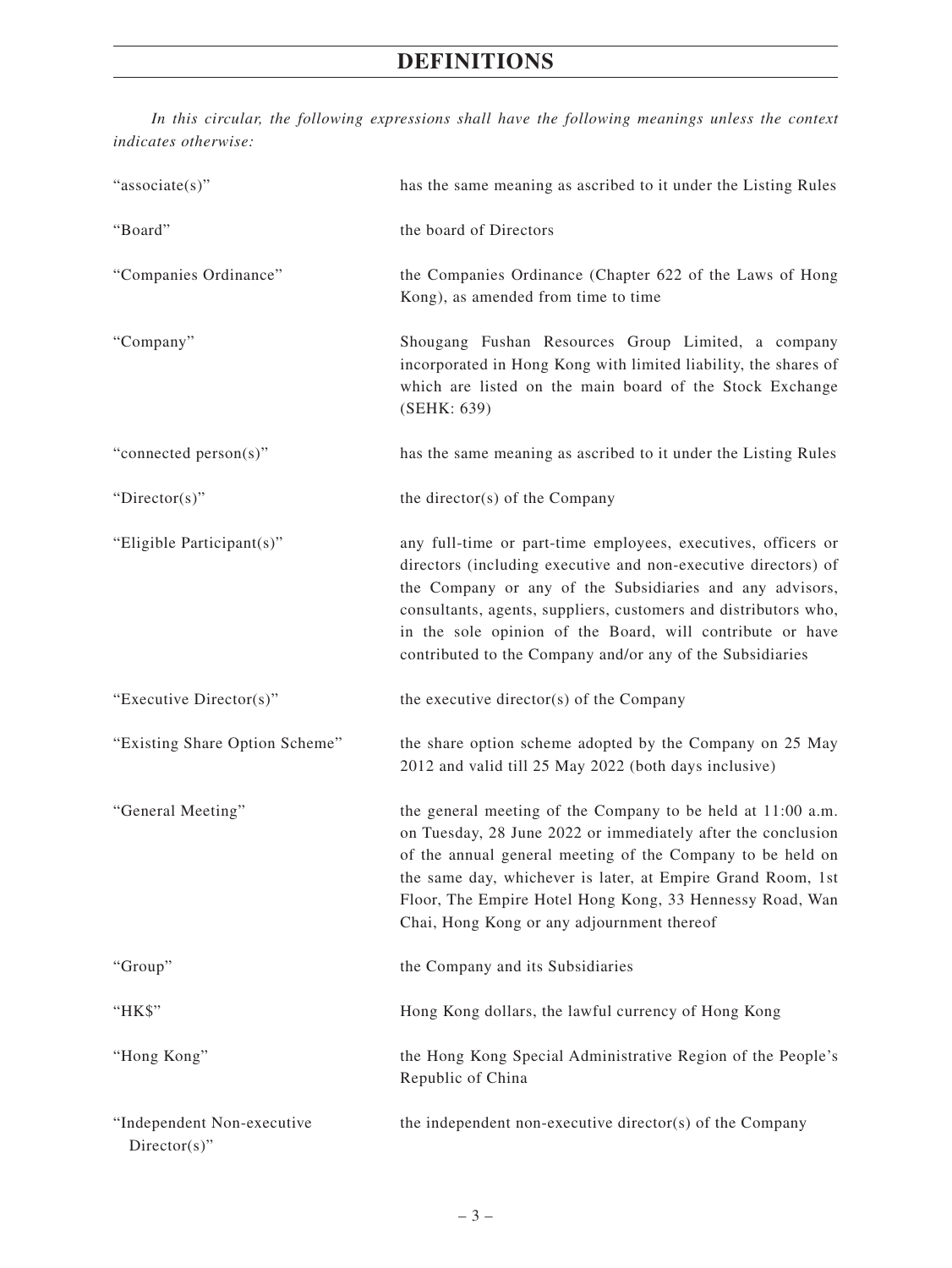# **DEFINITIONS**

| "Latest Practicable Date"   | 30 May 2022, being the latest practicable date prior to the<br>printing of this circular for the purpose of ascertaining certain<br>information contained herein                                            |
|-----------------------------|-------------------------------------------------------------------------------------------------------------------------------------------------------------------------------------------------------------|
| "Listing Rules"             | the Rules Governing the Listing of Securities on the Stock<br>Exchange and any amendments thereto                                                                                                           |
| "New Share Option Scheme"   | the share option scheme which is proposed to be adopted by<br>the Company at the General Meeting, further information and<br>summary of the principal terms are set out in the Appendix to<br>this circular |
| "Non-executive Director(s)" | the non-executive director(s) of the Company                                                                                                                                                                |
| " $Option(s)$ "             | option(s) to subscribe for Shares granted and/or to be granted<br>pursuant to the New Share Option Scheme                                                                                                   |
| "SEHK"                      | stock code on the Stock Exchange                                                                                                                                                                            |
| "Share $(s)$ "              | ordinary share(s) of the Company                                                                                                                                                                            |
| "Shareholder(s)"            | the holder(s) of the Share(s)                                                                                                                                                                               |
| "Stock Exchange"            | The Stock Exchange of Hong Kong Limited                                                                                                                                                                     |
| "Subsidiary(ies)"           | subsidiary (ies) for the time being of the Company within the<br>meaning of the Companies Ordinance                                                                                                         |
| "substantial shareholder"   | has the same meaning ascribed to it under the Listing Rules                                                                                                                                                 |
| $``\%"$                     | per cent                                                                                                                                                                                                    |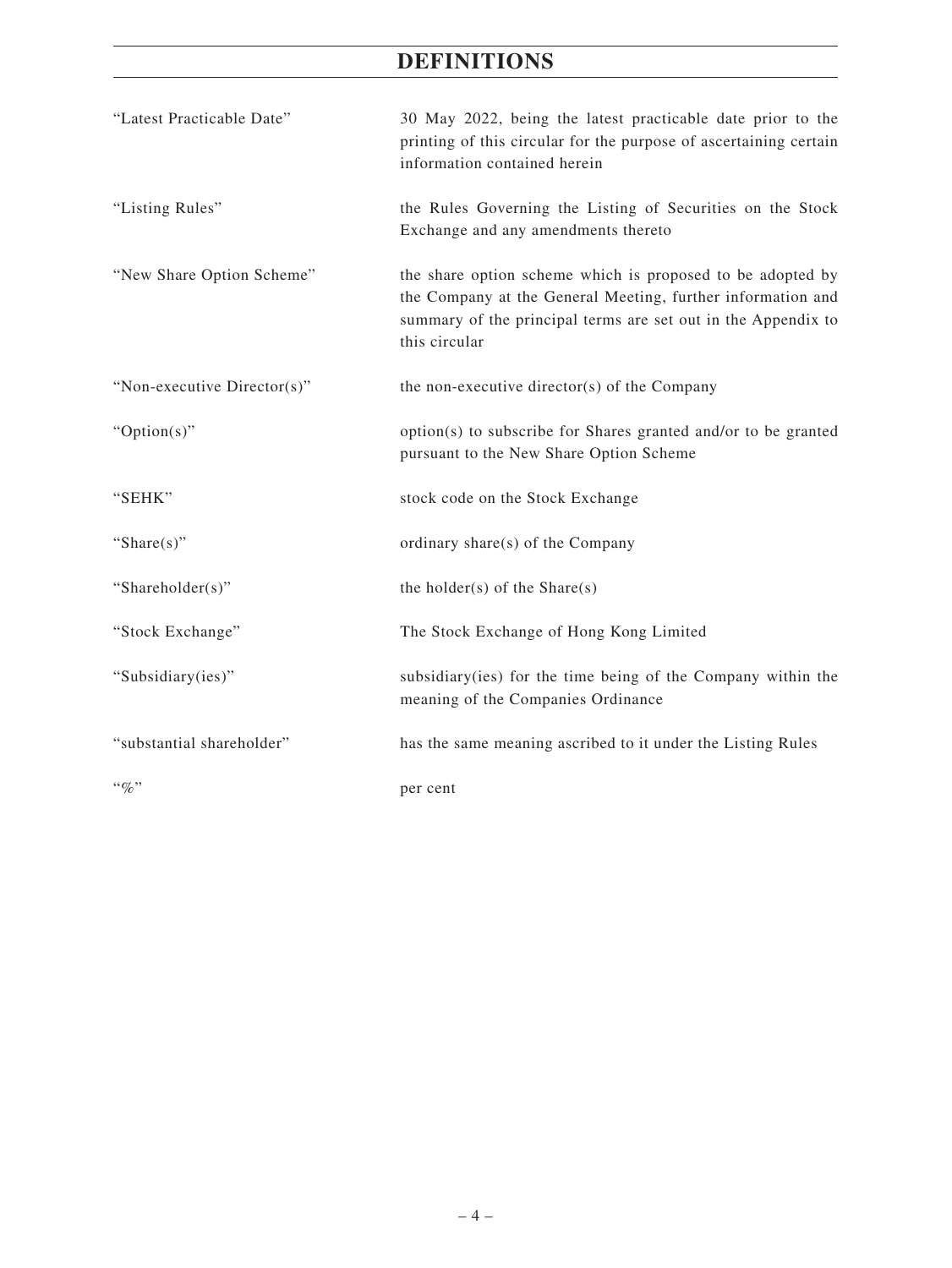

# **首鋼福山資源集團有限公司 SHOUGANG FUSHAN RESOURCES GROUP LIMITED**

*(Incorporated in Hong Kong with limited liability)*

**(Stock Code: 639)**

*Executive Directors:* Ding Rucai *(Chairman)* Fan Wenli *(Managing Director)* Chen Zhaoqiang *(Deputy Managing Director)* Liu Qingshan *(Deputy Managing Director)* Wang Dongming *(Deputy Managing Director)*

*Non-executive Directors:* Chang Cun Shi Yubao

*Independent Non-executive Directors:* Choi Wai Yin Japhet Sebastian Law Chen Jianxiong Shen Zongbin

*Registered office and principal place of business in Hong Kong:* 6th Floor Bank of East Asia Harbour View Centre 56 Gloucester Road Wanchai Hong Kong

2 June 2022

*To the Shareholders*

Dear Sir or Madam,

# **ADOPTION OF THE NEW SHARE OPTION SCHEME AND NOTICE OF GENERAL MEETING**

#### **1. INTRODUCTION**

The purpose of this circular is to provide the Shareholders with details regarding the proposal for adoption of the New Share Option Scheme, and to give the Shareholders notice of the General Meeting. Such proposal will be dealt with at the General Meeting.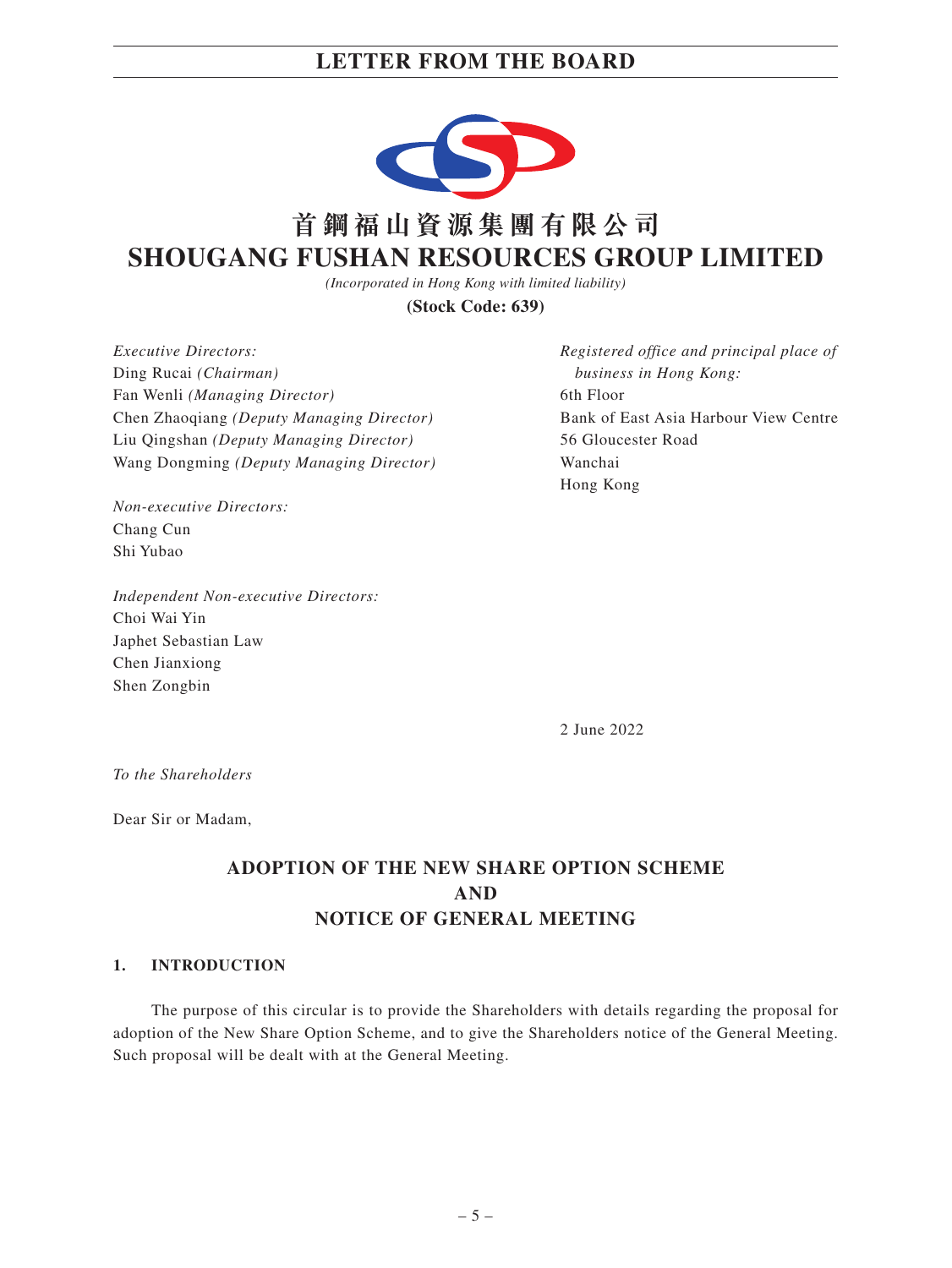#### **2. ADOPTION OF THE NEW SHARE OPTION SCHEME**

#### **The Existing Share Option Scheme**

The Existing Share Option Scheme was adopted by the Shareholders on 25 May 2012 for a period of 10 years from the date of adoption and has expired on 25 May 2022, being the tenth anniversary of its adoption. For details, please refer to the circular of the Company dated 13 April 2012.

Upon the expiry of the Existing Share Option Scheme, no further share options will be granted under the Existing Share Option Scheme. No share option has been granted by the Company under the Existing Share Option Scheme and thus no share option was outstanding as at the Latest Practicable Date.

#### **Adoption of the New Share Option Scheme**

At the General Meeting, an ordinary resolution will be proposed by the Company to the Shareholders to approve and adopt the New Share Option Scheme to replace the Existing Share Option Scheme.

The purpose of the New Share Option Scheme is to enable the Company to grant Options to Eligible Participants as incentives or rewards for their contributions to the Group. The Eligible Participants include advisers, consultants, agents, suppliers, customers and distributors (the "**Non-Employee Participants**") who, in the sole opinion of the Board, will or have contributed to the Group on a continuing or recurring basis in its ordinary and usual course of business which are material to the long-term growth of the Group. The Board considers that the grant of Options to these Non-Employee Participants will offer incentives for (i) advisors and consultants to provide better services to the Group (for example in terms of special skills or technical knowledge to fill any void experienced by the Group) and offer discounted consultant fees; (ii) suppliers to offer more economic, quality and priority supplies to the Group; (iii) customers to maximise the quantity of their orders and increase loyalty to the Group; and (iv) distributors and agents to maximise the quality of their service offerings to the Group, thereby optimising performance efficiency and benefiting the long-term growth of the Group.

In assessing the eligibility of the Non-Employee Participants, the Board will consider whether the Non-Employee Participants will or have contributed to the Group on a continuing or recurring basis in its ordinary and usual course of business which are material to the long-term growth of the Group. Such assessment will be based on various factors including but not limited to (i) the length of engagement and/or business relationship with the Group; (ii) the materiality and nature of the business relationship with the Group (such as whether they relate to the core business of the Group and whether such business dealings could be readily replaced by third parties); (iii) track record in the quality of services provided to and/or cooperation with the Group; and (iv) the scale of business dealings with the Group with regard to factors such as the actual or expected change in the Group's revenue or profits which is or may be attributable to the Non-Employee Participants.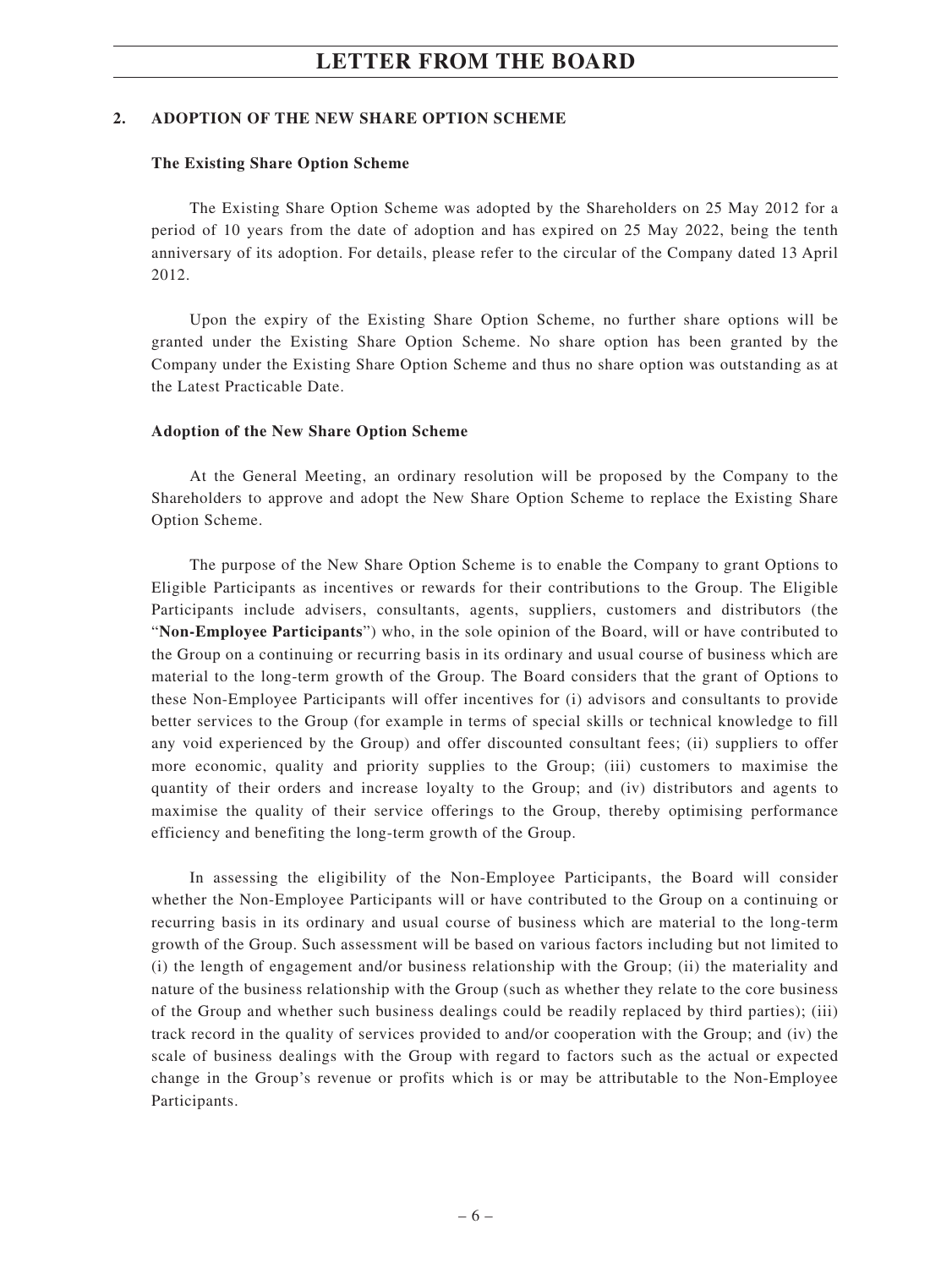The New Share Option Scheme will take effect on the date of its adoption at the General Meeting and is conditional upon:

- (a) the passing of an ordinary resolution to approve the New Share Option Scheme by the Shareholders at the General Meeting and to authorize the Board to grant the Options thereunder and to allot, issue and deal with the Shares which fall to be issued by the Company pursuant to the exercise of the Options under the New Share Options Scheme; and
- (b) the Listing Committee of the Stock Exchange granting approval to the listing of, and permission to deal in, such number of Shares to be issued by the Company pursuant to the exercise of Options which may be granted under the New Share Option Scheme.

Under the provisions of the New Share Option Scheme, the Board may offer to grant any Options subject to such terms and conditions in relation to the minimum period of the Options to be held and/or the performance targets to be achieved before such Options can be exercised and/or any other terms as the Board may determine in its absolute discretion. The Board is of the view that the flexibility given to the Board to impose the minimum period for which the Options have to be held and performance targets and other conditions that have to be achieved before the Options can be exercised, will place the Group in a better position to attract and retain human resources that are valuable to the growth and development of the Group as a whole.

Subject to the provisions of the New Share Option Scheme and the Listing Rules, the Board will also have discretion in determining the exercise price in respect of any Option.

None of the Directors are appointed as trustees of the New Share Option Scheme or have a direct or indirect interest in the trustees, if any, of the New Share Option Scheme.

The Board considers that it is not appropriate or helpful to Shareholders to state the value of the Options that can be granted under the New Share Option Scheme as if they had been granted at the Latest Practicable Date. The Board believes that any statement regarding the value of the Options as at the Latest Practicable Date will not be meaningful to the Shareholders, since the Options to be granted shall not be assignable, and no holder of the Options shall in any way sell, transfer, charge, mortgage or create any interest (legal or beneficial) in favour of any third party over or in relation to any Option.

In addition, the calculation of the value of the Options is based on a number of variables such as exercise price, exercise period, interest rate, expected volatility and other relevant variables. The Board believes that any calculation of the value of the Options as at the Latest Practicable Date based on a great number of speculative assumptions would not be meaningful and would be misleading to the Shareholders.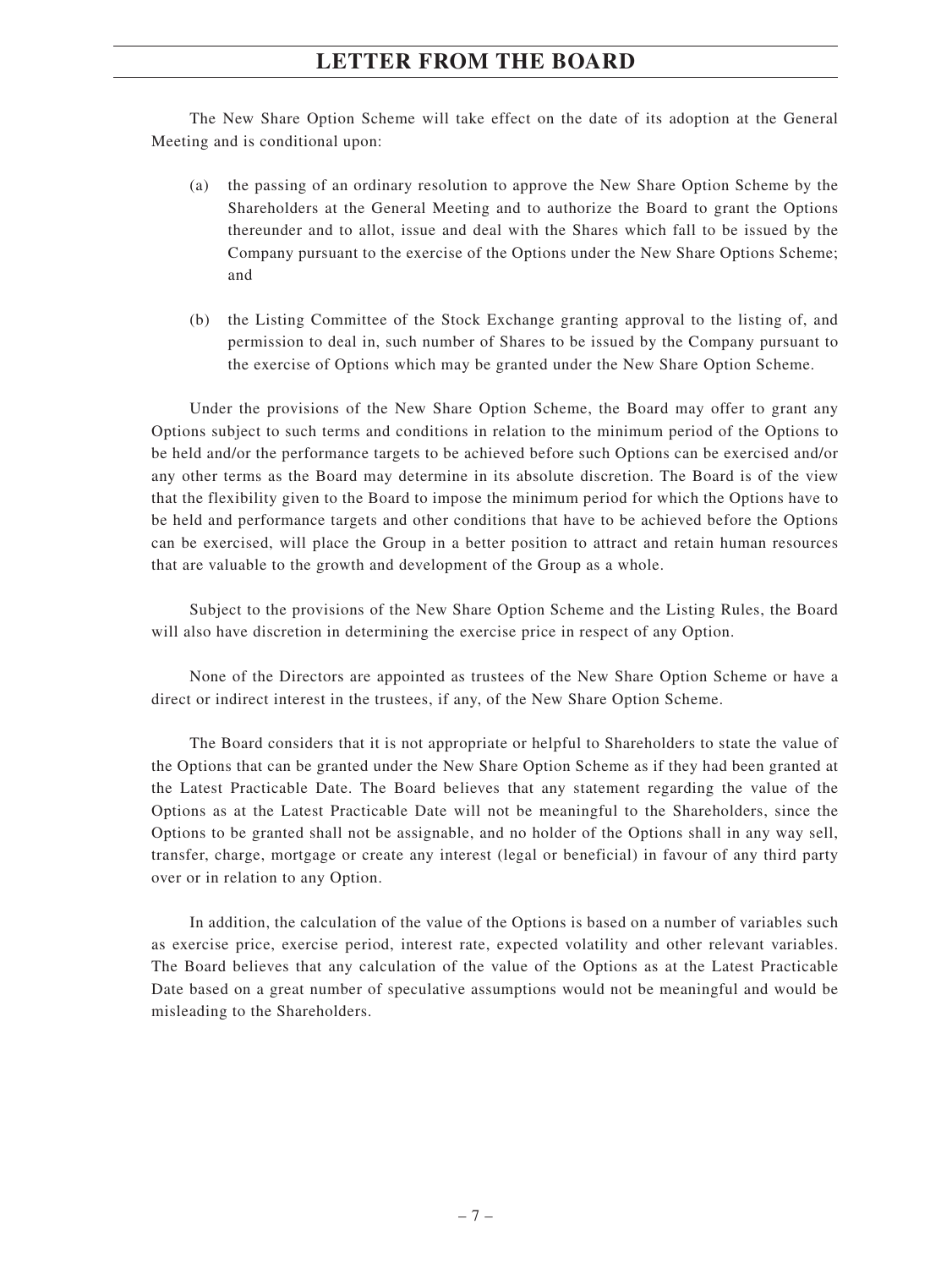As at the Latest Practicable Date, there were 5,051,837,842 Shares in issue. Assuming that no Shares will be issued and/or repurchased from the Latest Practicable Date to the date of the General Meeting on which the New Share Option Scheme is expected to be conditionally approved and adopted by the Shareholders, the maximum number of Shares that can be issued upon exercise of the Options that may be granted under the New Share Option Scheme is 505,183,784 Shares, representing approximately 10% of the Shares in issue. However, under the New Share Option Scheme, the Company may subject to the approval of Shareholders in general meeting renew such 10% limit.

Application will be made to the Listing Committee of the Stock Exchange for the approval of the listing of, and permission to deal in, the Shares that may be issued pursuant to the exercise of the Options that may be granted under the New Share Option Scheme.

With respect to the operation of the New Share Option Scheme, the Company will, where applicable, comply with the relevant requirements under Chapter 17 of the Listing Rules.

A summary of the principal terms of the New Share Option Scheme is set out in the Appendix to this circular. A copy of the New Share Option Scheme will be made available for inspection at the General Meeting and will be published on the websites of the Stock Exchange (www.hkexnews.hk) and the Company (www.shougang-resources.com.hk) for not less than 14 days before the date of the General Meeting.

#### **3. GENERAL MEETING**

A notice of the General Meeting is set out in this circular. At the General Meeting, resolution will be proposed to approve the adoption of the New Share Option Scheme. In accordance with the requirements of the Listing Rules, all votes at the General Meeting will be taken by poll except where the chairman of the meeting, in good faith, decides to allow a resolution which relates purely to a procedural or administrative matter to be voted by a show of hands.

A form of proxy for the General Meeting is enclosed herewith. Whether or not you are able to attend the General Meeting, you are requested to complete the form of proxy and return it to the share registrar of the Company, Tricor Tengis Limited, at Level 54, Hopewell Centre, 183 Queen's Road East, Hong Kong in accordance with the instructions printed thereon as soon as practicable but in any event not later than 48 hours (not taken public holiday into account) before the time appointed for holding the General Meeting (i.e. at or before 11:00 a.m. on Saturday, 25 June 2022 (Hong Kong time)), or any adjournment thereof (as the case may be). Completion and return of the form of proxy will not preclude you from attending and voting in person at the General Meeting or any adjourned meeting (as the case may be) should you so wish.

To the best of the Director's knowledge, information and belief having made all reasonable enquiries, none of the Shareholders is required to abstain from voting on the relevant resolution to be proposed at the General Meeting.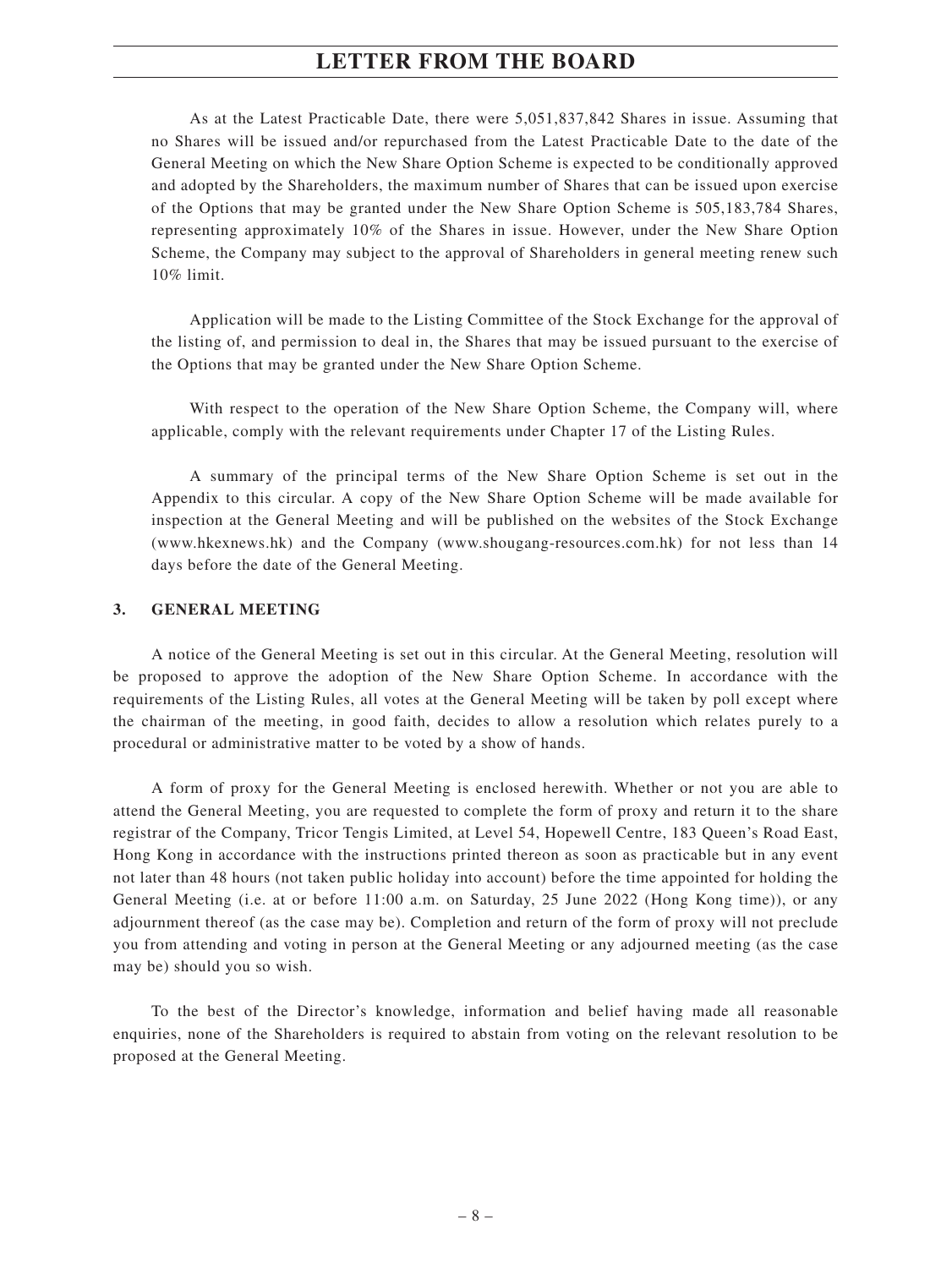#### **4. RESPONSIBILITY STATEMENT**

This circular, for which the Directors collectively and individually accept full responsibility, includes particulars given in compliance with the Listing Rules for the purpose of giving information with regard to the Company. The Directors, having made all reasonable enquiries, confirm that to the best of their knowledge and belief, the information contained in this circular is accurate and complete in all material respects and not misleading or deceptive, and there are no other matters the omission of which would make any statement herein or this circular misleading.

#### **5. RECOMMENDATION**

The Directors consider that the proposal for adoption of the New Share Option Scheme is in the best interests of the Company and the Shareholders as a whole. Accordingly, the Directors recommend all Shareholders to vote in favour of the relevant ordinary resolution to be proposed at the General Meeting in respect thereof.

> Yours faithfully, For and on behalf of **Shougang Fushan Resources Group Limited Ding Rucai** *Chairman*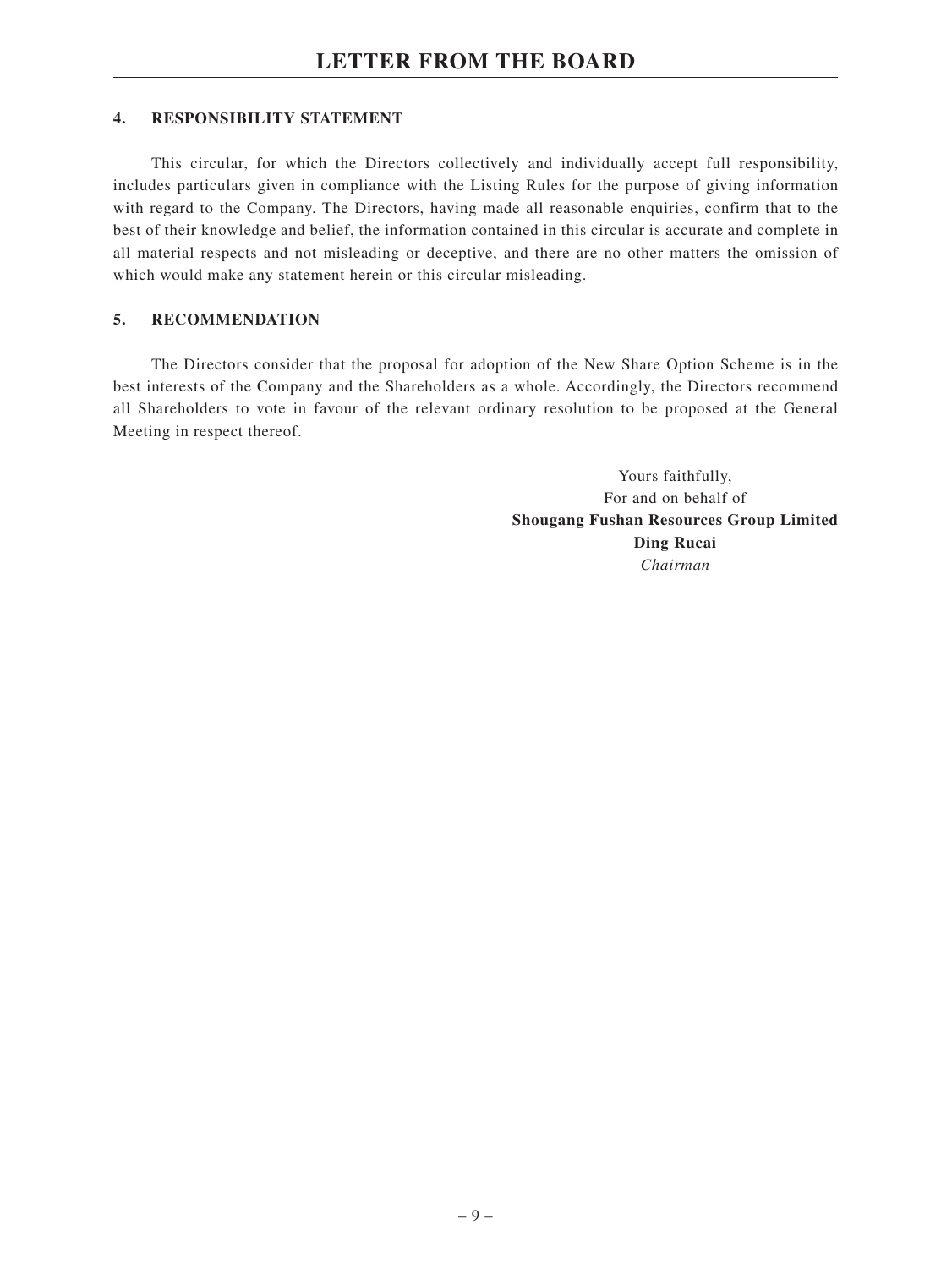The following is a summary of the principal terms of the New Share Option Scheme to be adopted at the General Meeting:

#### **1. PURPOSE**

The purpose of the New Share Option Scheme is to enable the Company to grant options to Eligible Participant(s) as incentives or rewards for their contribution or potential contribution to the Company and/or any of the Subsidiaries.

#### **2. WHO MAY JOIN**

The Board may, at its discretion, offer Eligible Participants, being full-time or part-time employees, executives, officers or directors (including executive and non-executive directors) of the Company or any of the Subsidiaries and any advisors, consultants, agents, suppliers, customers and distributors who, in the sole opinion of the Board, will contribute or have contributed to the Company and/or any of the Subsidiaries, options to subscribe for such number of new Shares as the Board may determine at an exercise price determined in accordance with paragraph 5 below. Upon acceptance of the option, the grantee shall pay HK\$1.00 to the Company by way of consideration for the grant.

#### **3. MAXIMUM NUMBER OF SHARES**

The maximum number of Shares which may be issued upon exercise of all options to be granted under the New Share Option Scheme and any other share option scheme(s) of the Company (which for this purpose, excludes the Existing Share Option Scheme) must not exceed 10% of the Shares in issue on the date of approval and adoption of the New Share Option Scheme by the Shareholders. Shares which would have been issuable pursuant to options which have lapsed in accordance with the terms of such share option scheme(s) will not be counted for the purpose of the 10% limit.

Subject to the issue of a circular by the Company and the approval of the Shareholders in general meeting and/or such other requirements prescribed under the Listing Rules from time to time, the Board may:

- (a) refresh this limit at any time to 10% of the Shares in issue as at the date of the approval by the Shareholders in general meeting (options previously granted under any share option schemes of the Company (including those outstanding, cancelled, lapsed in accordance with such schemes or exercised options) will not be counted for the purpose of calculating the limit as refreshed); and/or
- (b) grant options beyond the 10% limit to Eligible Participants specifically identified by the Board whereupon the Company shall send a circular to the Shareholders containing, amongst others, a generic description of the specified participants who may be granted such options, the number and terms of the options to be granted and the purpose of granting options to the specified participants with an explanation as to how the terms of the options serve such purpose.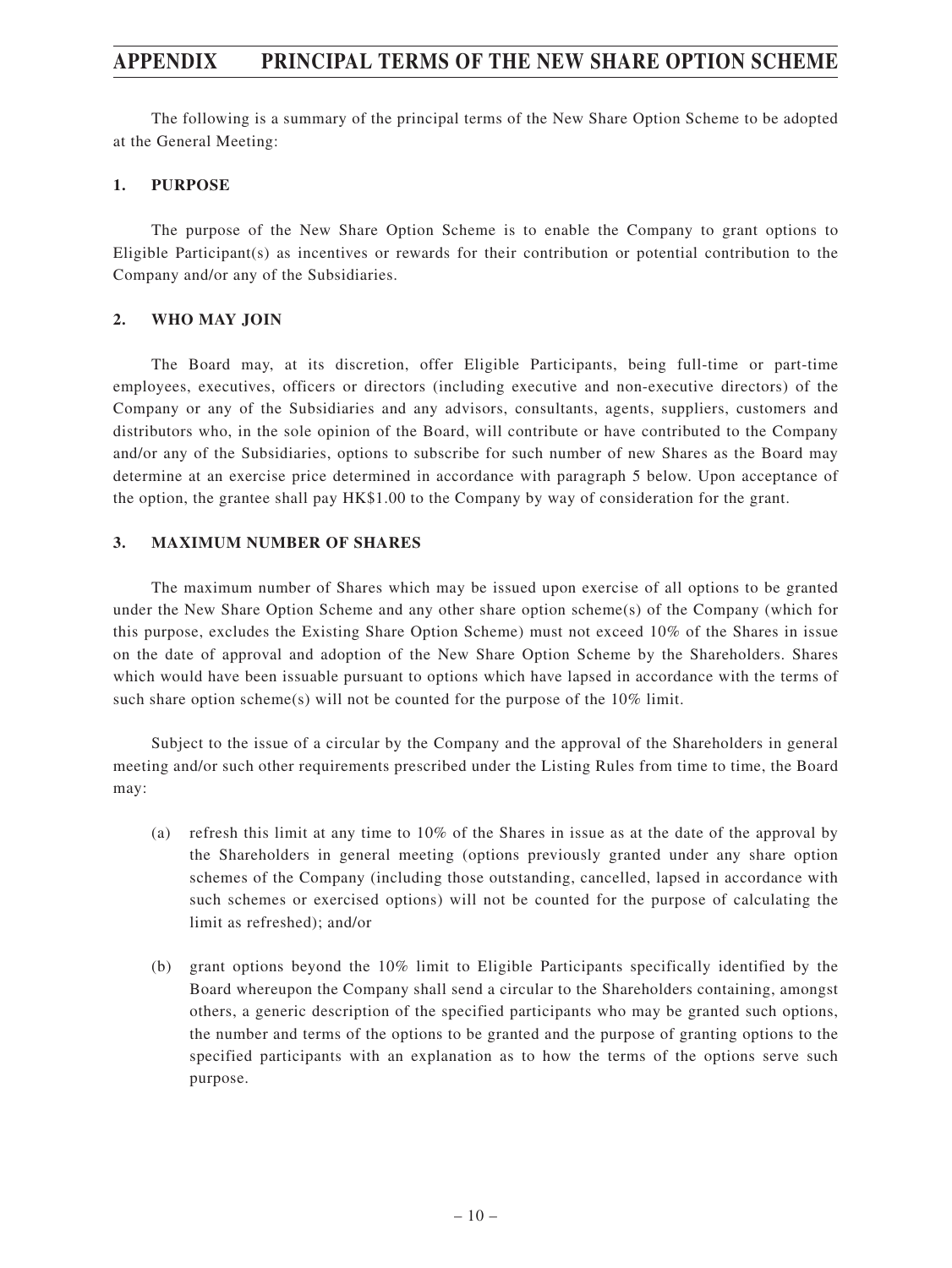Notwithstanding the foregoing, the Shares which may be issued upon exercise of all outstanding options granted and yet to be exercised under the New Share Option Scheme and any other share option scheme(s) of the Company at any time shall not exceed 30% of the Shares in issue from time to time. No options shall be granted under any scheme(s) of the Company if this will result in the 30% limit being exceeded.

#### **4. MAXIMUM NUMBER OF OPTIONS TO ANY ONE INDIVIDUAL**

The total number of Shares issued and which may fall to be issued upon exercise of the options granted under the New Share Option Scheme and any other share option scheme(s) of the Company (including exercised, cancelled and outstanding options) to each Eligible Participant in any 12-month period up to the date of grant shall not exceed 1% of the Shares in issue as at the date of grant.

Any further grant of options in excess of this 1% limit shall be subject to the issue of a circular by the Company and the approval of the Shareholders in general meeting with such Eligible Participant and his associates abstaining from voting and/or other requirements prescribed under the Listing Rules from time to time.

#### **5. PRICE OF SHARES**

The subscription price for a Share in respect of any particular option granted under the New Share Option Scheme (which shall be payable upon exercise of the option) shall be such price as the Board in its absolute discretion shall determine, save that such price must be at least the higher of (a) the closing price of the Shares as stated in the Stock Exchange's daily quotations sheet on the date of grant, which must be a business day (and for this purpose shall be taken to be the date of the Board meeting at which the Board resolves to grant the proposed options); and (b) the average closing price of the Shares as stated in the Stock Exchange's daily quotations sheets for the five business days immediately preceding the date of grant.

#### **6. GRANTING OPTIONS TO CONNECTED PERSONS**

Any grant of options to a director, chief executive or substantial shareholder of the Company or any of their respective associates is required to be approved by the independent non-executive Directors (excluding the independent non-executive Director who is the grantee of the options).

If the Board determines to offer to grant options to a substantial shareholder of the Company or any independent non-executive Director or their respective associates which would result in the Shares issued and to be issued upon exercise of all options already granted and to be granted (including options exercised, cancelled and outstanding) to such person in the 12-month period up to and including the date of the offer of such grant:

(a) representing in aggregate over 0.1% of the Shares in issue on the date of the grant; and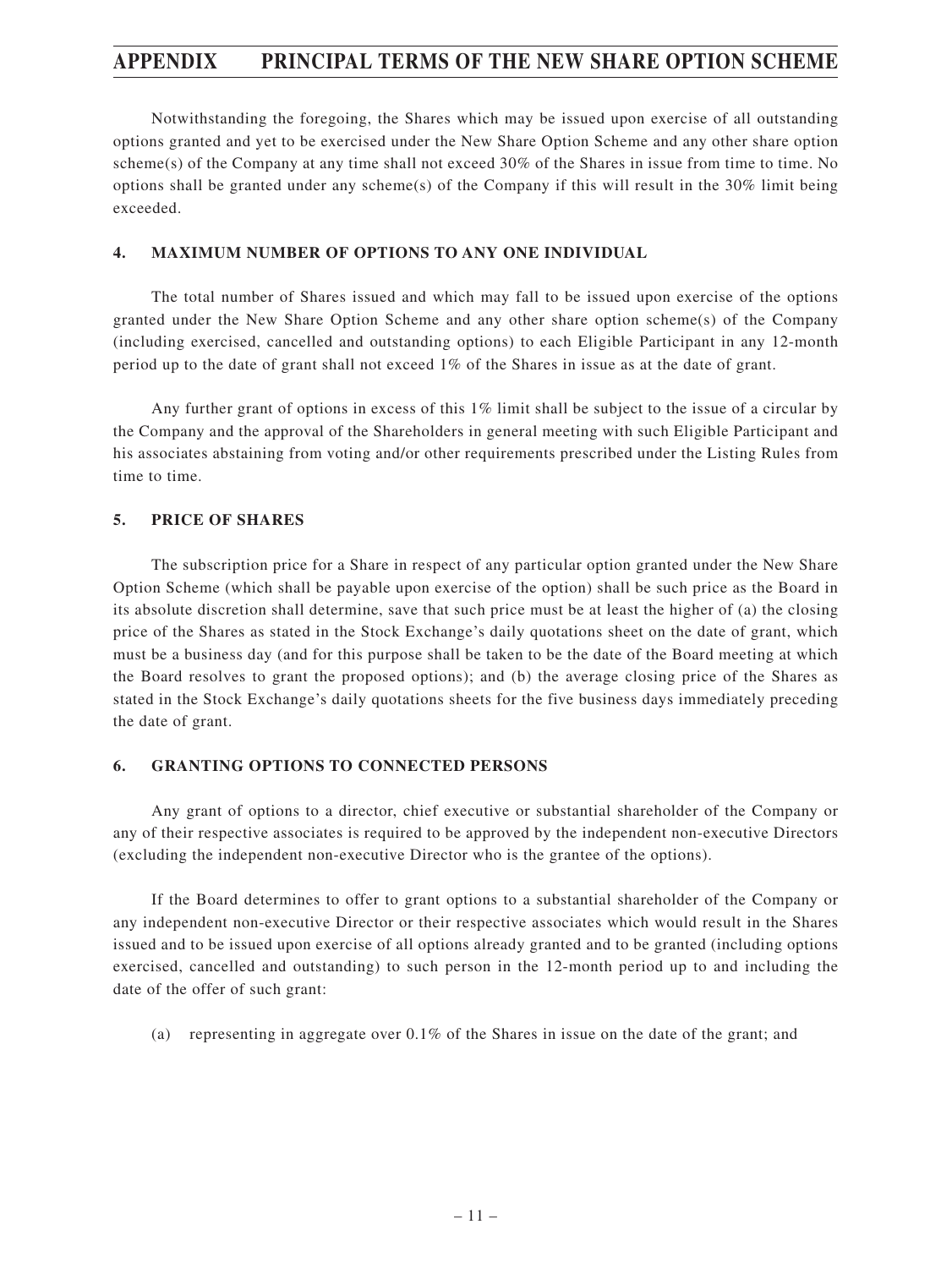(b) having an aggregate value in excess of HK\$5 million, based on the closing price of the Shares as stated in the daily quotations sheet of the Stock Exchange on the date of each grant,

such further grant of options shall be subject to the issue of a circular by the Company and the approval of the Shareholders in general meeting on a poll at which all connected persons of the Company shall abstain from voting in favour of the resolution concerning the grant of such options, and/or such other requirements prescribed under the Listing Rules from time to time. A connected person of the Company will be permitted to vote against the grant only if his intention to do so has been stated in the circular.

#### **7. RESTRICTIONS ON THE TIME OF GRANT OF OPTIONS**

A grant of options may not be made after inside information has come to the Company's knowledge until (and including) the trading day after the information has been announced pursuant to the requirements of the Listing Rules. In particular, no options shall be granted during the period commencing one month immediately preceding the earlier of (a) the date of the Board meeting for the approval of the Company's results for any year, half-year, quarterly or any other interim period (whether or not required under the Listing Rules); and (b) the deadline for the Company to publish an announcement of results for any year or half-year period in accordance with the Listing Rules, and where the Company has elected to publish them, any quarterly or any other interim period, and ending on the date of actual publication of the results announcement.

#### **8. RIGHTS ARE PERSONAL TO GRANTEE**

An option and an offer to grant an option shall be personal to the grantee and the grantee shall not in any way sell, transfer, charge, mortgage, encumber or create any interest in favour of any third party over or in relation to any option or any offer relating to the grant of an option or attempt to do so.

#### **9. TIME OF EXERCISE OF OPTION**

There is no general requirement that an option must be held for any minimum period before it can be exercised but the Board is empowered to impose at its discretion any such minimum period at the time of grant of any particular option. The date of grant of any particular option is the date when the duplicate offer document constituting acceptance of the option duly signed by the grantee, together with a remittance in favour of the Company of HK\$1.00 by way of consideration is received by the Company, such date must be on or before the 30th day after the option is offered to the relevant grantee. The period during which an option may be exercised will be determined by the Board at its absolute discretion, save that no option may be exercised more than 10 years after it has been granted. No option may be granted more than 10 years after the date of adoption of the New Share Option Scheme. Subject to earlier termination by the Company in general meeting or by the Board, the New Share Option Scheme shall be valid and effective for a period of 10 years after the date of adoption of the New Share Option Scheme by the Shareholders by an ordinary resolution at a general meeting.

#### **10. PERFORMANCE TARGET**

The Board has the discretion to require a particular grantee to achieve certain performance targets specified at the time of grant before any option granted under the New Share Option Scheme can be exercised.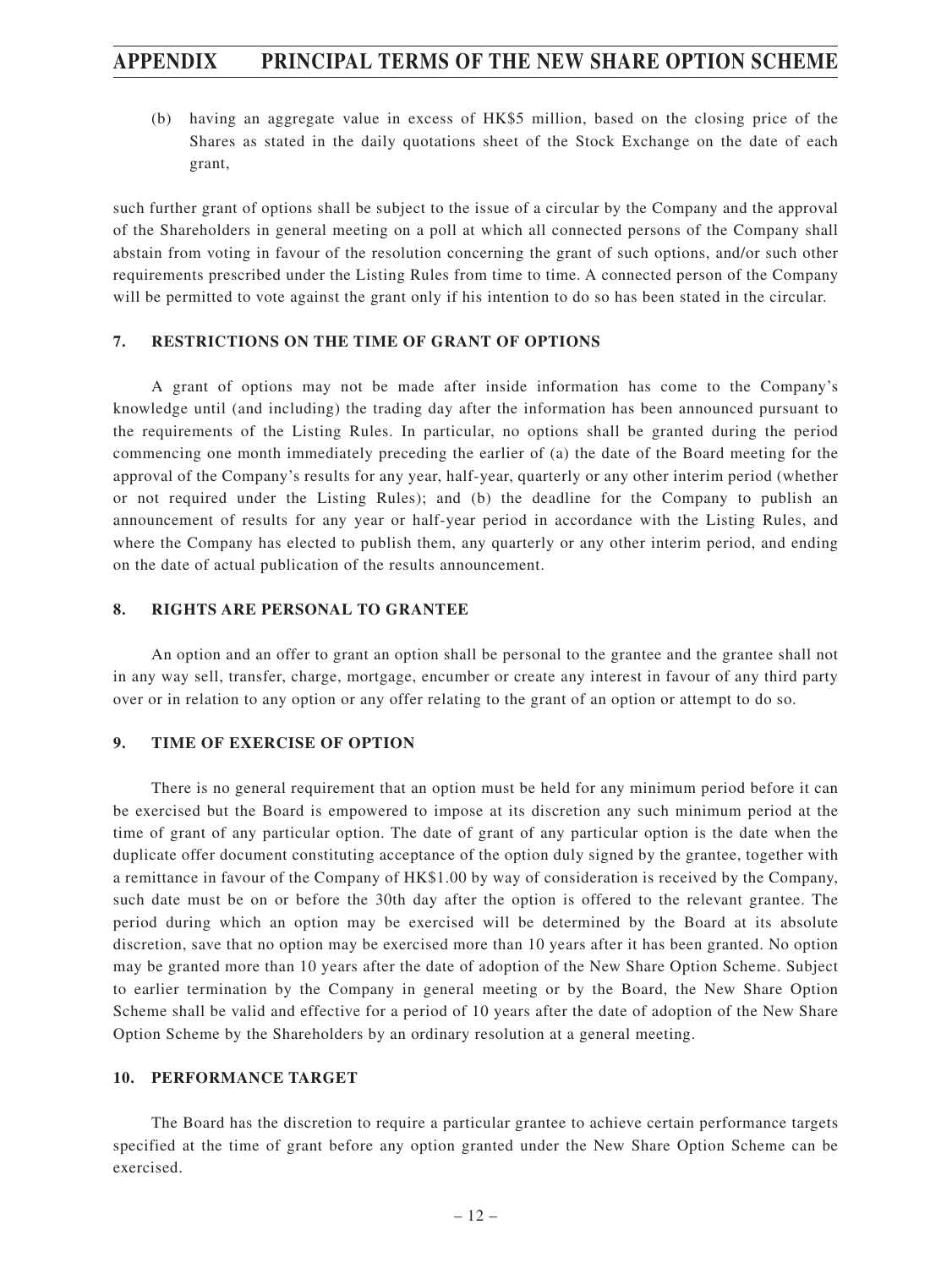#### **11. RIGHTS ON CEASING TO BE AN ELIGIBLE PARTICIPANT AND DEATH**

- (a) In the event of the grantee ceasing to be an Eligible Participant for any reason other than on his death, ill-health, injury, disability or the termination of his relationship with the Company and/or any of the Subsidiaries on one or more of the grounds specified in paragraph 12 below, the grantee may exercise the option up to his entitlement (to the extent not already exercised) up to the date of cessation of being an Eligible Participant or such longer period as the Board may determine. In relation to a grantee who is an Eligible Participant by reason of his employment with the Company or any of the Subsidiaries, the date of cessation of being an Eligible Participant shall be the last actual working day with the Company or the relevant Subsidiary whether salary is paid in lieu of notice or not.
- (b) In the case of the grantee ceasing to be an Eligible Participant by reason of death, ill- health, injury or disability and none of the events which would be a ground for termination of his relationship with the Company and/or any of the Subsidiaries under paragraph 12 below has occurred, the grantee or legal personal representative(s) of the grantee shall be entitled within a period of 12 months or such longer period as the Board may determine from the date of cessation of being an Eligible Participant or death to exercise the option in full (to the extent not already exercised).

#### **12. LAPSE OF OPTION**

An option shall lapse automatically and not be exercisable (to the extent not already exercised) on the earliest of:

- (a) the expiry date relevant to that option;
- (b) the expiry of any of the periods referred to in paragraph  $11(b)$ , 13, 14 or 15;
- (c) the date on which the scheme of arrangement of the Company referred to in paragraph 14 becomes effective;
- (d) the date of commencement of the winding-up of the Company (as determined in accordance with the Companies Ordinance);
- (e) the date on which the grantee ceases to be an Eligible Participant by reason of the termination of his relationship with the Company and/or any of the Subsidiaries on any one or more of the grounds specified in paragraph  $11(a)$  or this paragraph 12. A resolution of the Board or the board of directors of the relevant Subsidiary to the effect that the relationship of a grantee has or has not been terminated on one or more of the grounds specified in paragraph 11(a) or 12 shall be conclusive; and
- (f) the date on which the grantee commits a breach of paragraph 8 above or the options are cancelled in accordance with paragraph 19 below.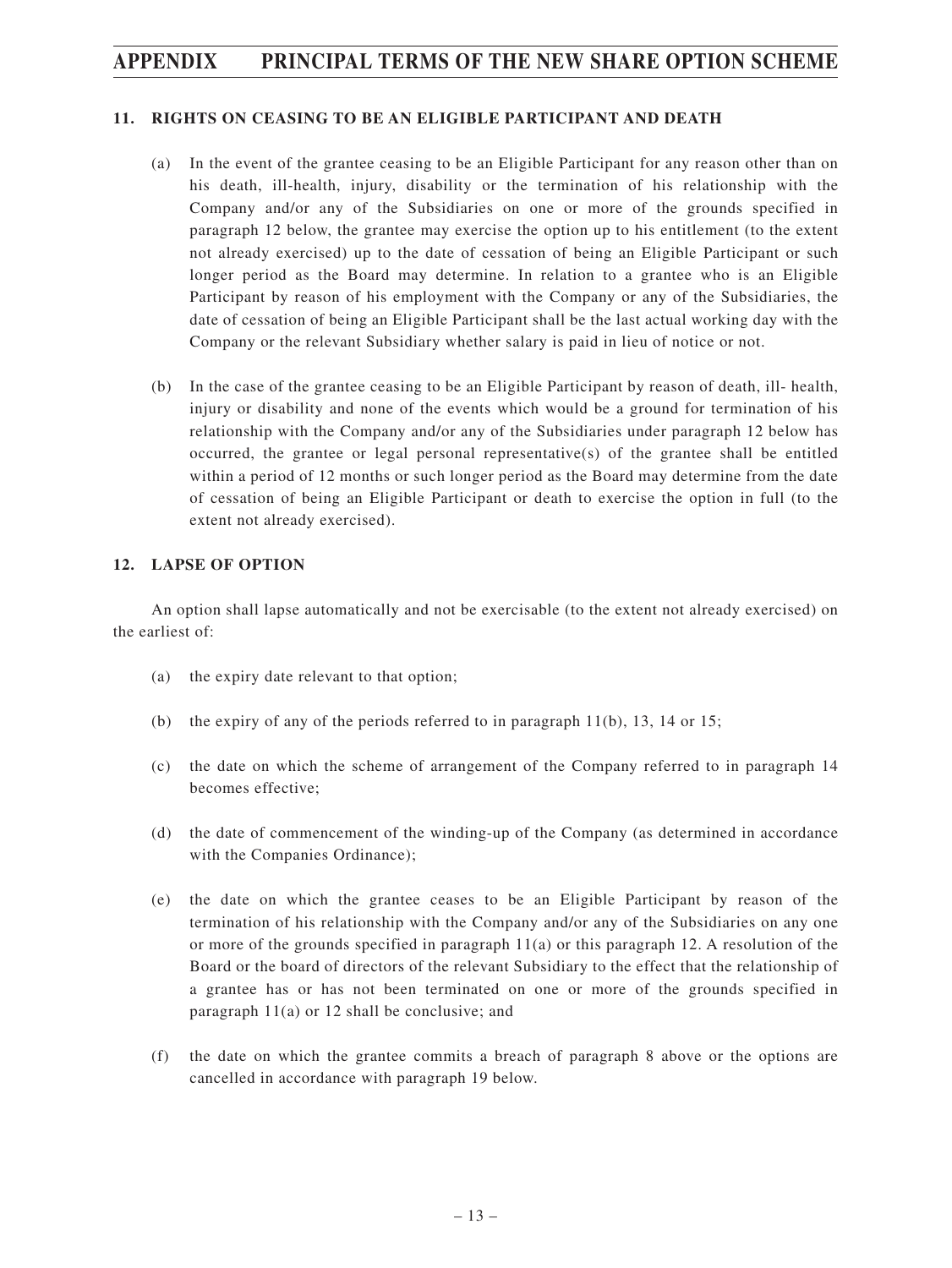If a grantee ceases to be an Eligible Participant by reason of the termination of his relationship with the Company and/or any of the Subsidiaries on any one or more of the grounds that he or she has been guilty of serious misconduct; or has been convicted of any criminal offence involving his integrity or honesty or in relation to an employee of the Company and/or any of the Subsidiaries; or has become insolvent, bankrupt or has made any arrangements or compositions with his creditors generally; or on any other ground as determined by the Board that would warrant the termination of his employment at common law or pursuant to any applicable laws or under the grantee's service contract with the Company or the relevant Subsidiary, his option will lapse automatically and not be exercisable on the date of termination of his relationship with the Company and/or any of the Subsidiaries.

#### **13. RIGHTS ON TAKEOVER**

If a general offer is made to all the holders of Shares (or all such holders other than the offeror and/or any person controlled by the offeror and/or any person acting in association or concert with the offeror) and such offer becomes or is declared unconditional, the grantee (or his legal personal representative(s)) shall be entitled to exercise his option in full (to the extent not already exercised) at any time within 14 days after the date on which the offer becomes or is declared unconditional.

#### **14. RIGHTS ON SCHEME OF ARRANGEMENT FOR THE COMPANY**

If, pursuant to the Companies Ordinance, a compromise or arrangement between the Company and its members and/or creditors is proposed for the purposes of or in connection with a scheme for the reconstruction of the Company or its amalgamation with any other company or companies, the Company shall give notice thereof to all the grantees (together with a notice of the existence of the provisions of this paragraph) on the same day as it despatches to members and/or creditors of the Company a notice summoning the meeting to consider such a compromise or arrangement, and thereupon each grantee shall be entitled to exercise all or any of his options in whole or in part at any time prior to 12 noon (Hong Kong time) on the business day immediately preceding the date of the meeting directed to be convened by the relevant court for the purposes of considering such compromise or arrangement and if there are more than one meeting for such purpose, the date of the first meeting. With effect from the date of such meeting, all options shall, to the extent that they have not been exercised, lapse and determine. The Board shall endeavour to procure that the Shares issued as a result of the exercise of options in such circumstances shall for the purposes of such compromise or arrangement form part of the issued share capital of the Company on the effective date thereof and that such Shares shall in all respects be subject to such compromise or arrangement.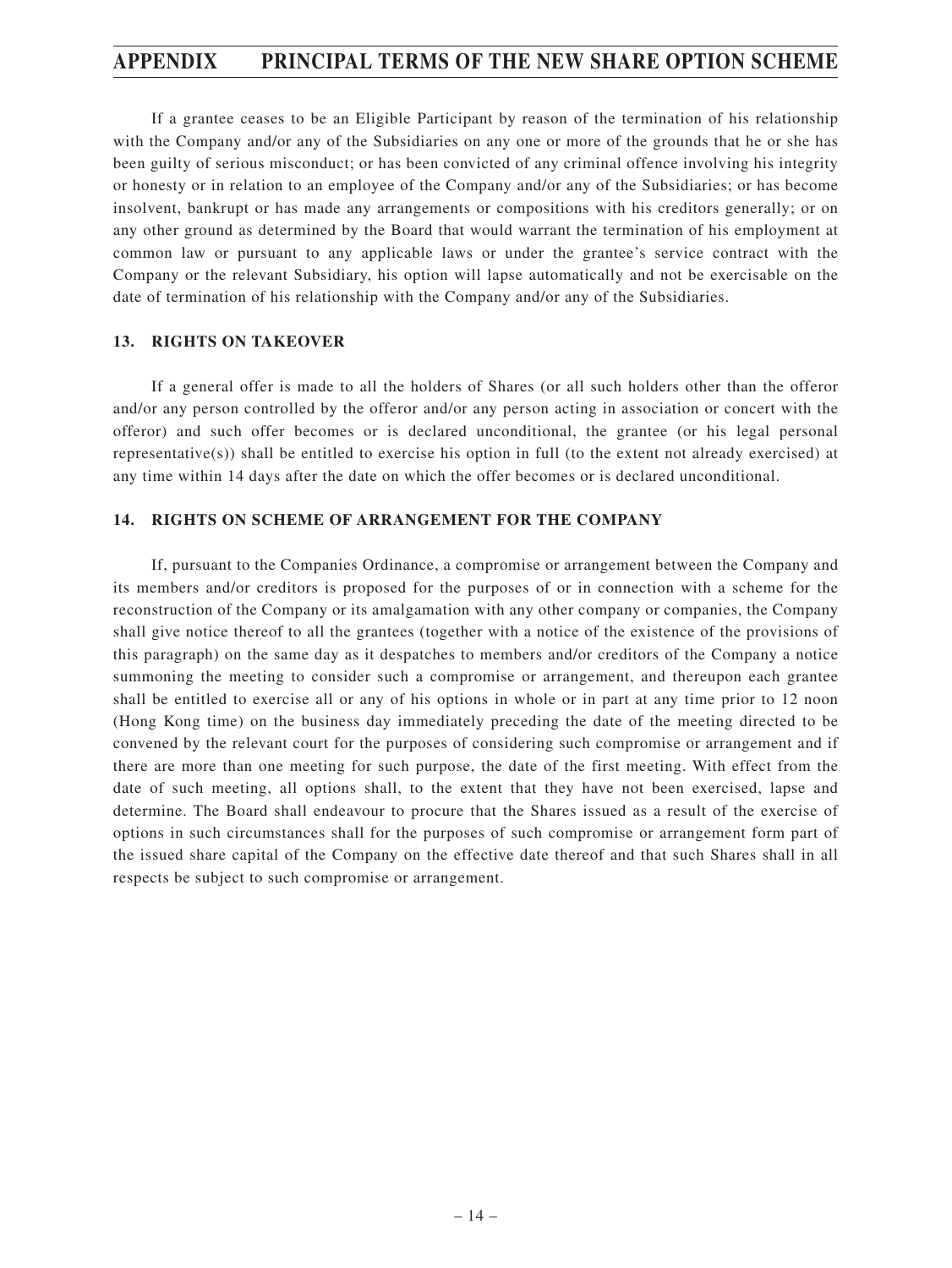#### **15. RIGHTS ON WINDING-UP**

In the event of a notice is given by the Company to its members to convene a general meeting for the purposes of considering, and if thought fit, approving a resolution to voluntarily wind-up the Company, the Company shall on the same date as or soon after it despatches such notice to each member of the Company give notice thereof to all grantees and thereupon, each grantee or his legal personal representative(s) shall be entitled to exercise all or any of his options at any time not later than two business days prior to the proposed general meeting of the Company by giving notice in writing to the Company, accompanied by a remittance for the full amount of the aggregate exercise price for the Shares in respect of which the notice is given whereupon the Company shall as soon as possible and, in any event, no later than the business day immediately prior to the date of the proposed general meeting referred to above, allot the relevant Shares to the grantee credited as fully paid and register the grantee as holder thereof.

#### **16. RANKING OF SHARES**

The Shares to be allotted upon the exercise of an option shall not carry voting rights until completion of the registration of the grantee (or such other person nominated by the grantee) as the holder thereof. Subject to the aforesaid, the Shares to be allotted upon the exercise of an option shall rank pari passu in all aspects with and shall have the same voting, dividend, transfer and other rights, including those arising on liquidation of the Company as attached to the fully-paid Shares in issue on the date of issue.

#### **17. EFFECT OF ALTERATIONS TO CAPITAL**

In the event of a capitalisation issue, rights issue, sub-division or consolidation of shares, or reduction of capital of the Company, such corresponding alterations (if any) shall be made in the number of Shares subject to any outstanding options and/or the exercise price of each outstanding option as the auditor of the Company or an approved independent financial adviser shall certify in writing to the Board to be in their opinion fair and reasonable and in compliance with Rule 17.03(13) of the Listing Rules and the note thereto. Any such alterations will be made on the basis that a grantee shall have the same proportion of the equity capital of the Company for which any grantee of an option was entitled to subscribe pursuant to the options held by him before such alteration and the aggregate subscription price payable on the full exercise of any option shall remain as nearly as possible the same as (and in any event not greater than) it was before such event. The issue of securities as consideration in a transaction is not to be regarded as a circumstance requiring any such alterations.

#### **18. ALTERATION OF NEW SHARE OPTION SCHEME**

The New Share Option Scheme may be altered in any respect by resolution of the Board except that:

(a) any alteration to the advantage of the grantees or the Eligible Participants (as the case may be) in respect of the matters contained in Rule 17.03 of the Listing Rules; or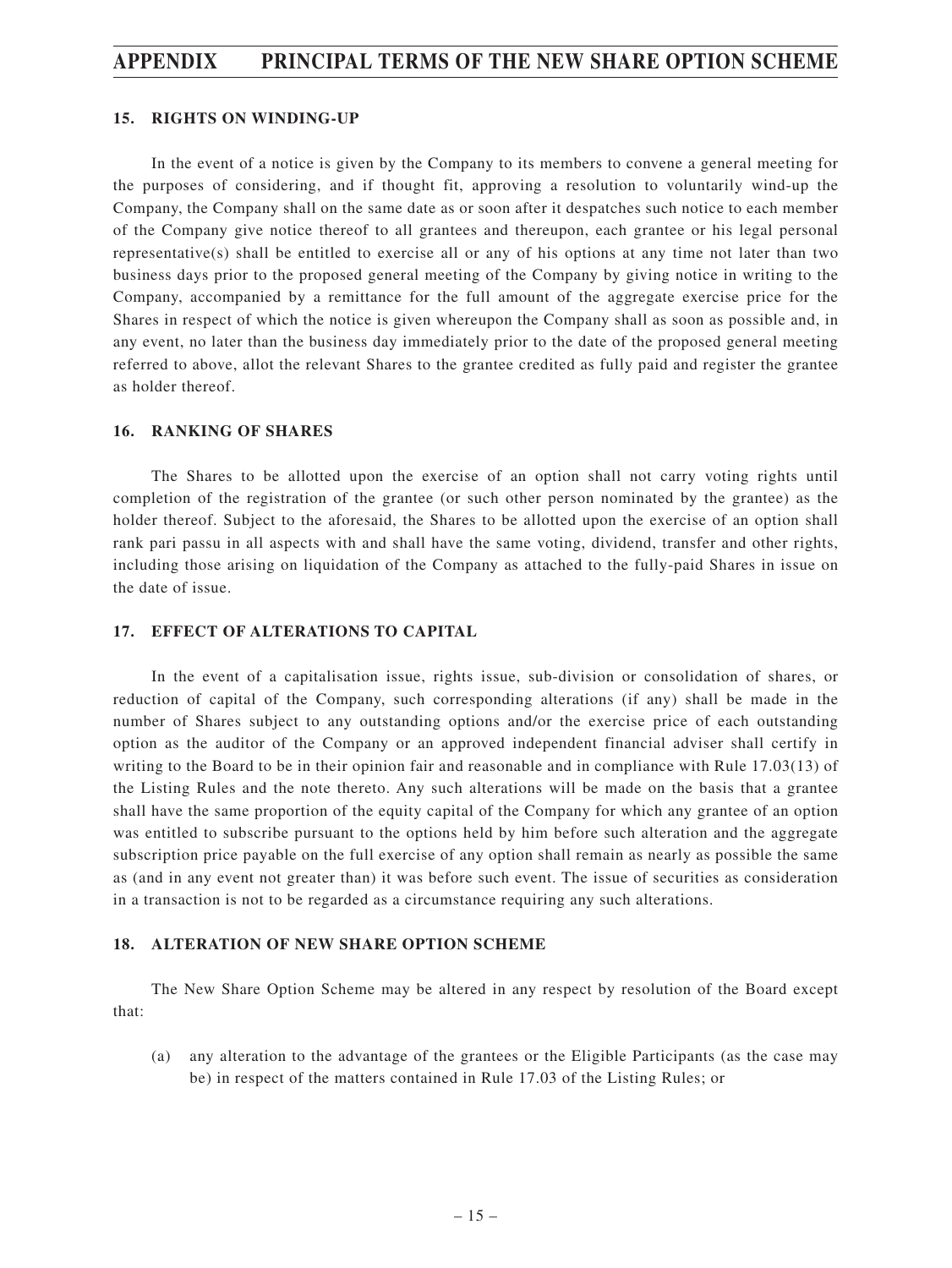(b) any material alteration to the terms and conditions of the New Share Option Scheme or any change to the terms of options granted (except any alterations which take effect automatically under the terms of the New Share Option Scheme),

shall first be approved by the Shareholders in general meeting. The amended terms of the New Share Option Scheme shall still comply with Chapter 17 of the Listing Rules.

#### **19. CANCELLATION OF OPTIONS**

Any cancellation of options granted but not exercised must be approved by the grantees of the relevant options in writing. Where the Company cancels options, the grant of new options to the same grantee may only be made under the New Share Option Scheme with available unissued options (excluding the cancelled options) within the limit approved by the Shareholders.

#### **20. TERMINATION OF THE NEW SHARE OPTION SCHEME**

The Company may by resolution in general meeting or the Board may at any time resolve to terminate the New Share Option Scheme and in such event no further option shall be offered but the provisions of the New Share Option Scheme shall remain in force to the extent necessary to give effect to the exercise of any option granted prior to the termination or otherwise as may be required in accordance with the provisions of the New Share Option Scheme. Options granted prior to such termination shall continue to be valid and exercisable in accordance with the New Share Option Scheme.

#### **21. DISCLOSURE IN ANNUAL AND INTERIM REPORTS**

The Company shall disclose details of the New Share Option Scheme and other schemes of the Company and its Subsidiaries in its annual and interim reports of the Company in compliance with the Listing Rules in force from time to time.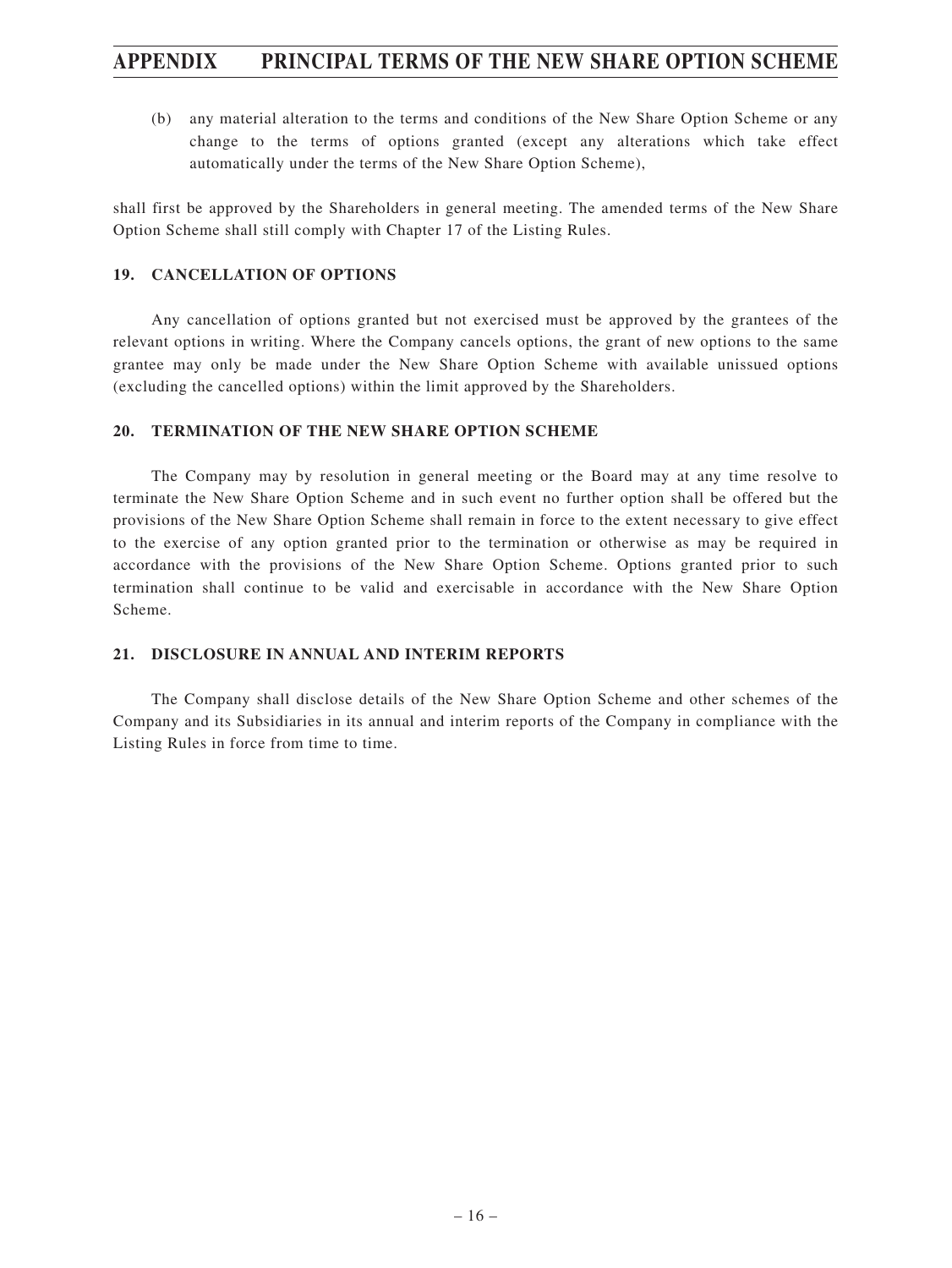# **NOTICE OF GENERAL MEETING**



**NOTICE IS HEREBY GIVEN** that the General Meeting of Shougang Fushan Resources Group Limited (the "**Company**") will be held at 11:00 a.m. on Tuesday, 28 June 2022 or immediately after the conclusion of the annual general meeting of the Company to be held on the same day, whichever is later, at Empire Grand Room, 1st Floor, The Empire Hotel Hong Kong, 33 Hennessy Road, Wan Chai, Hong Kong for the following purposes:

1. To consider and, if thought fit, pass the following resolution as an ordinary resolution of the Company:

"**THAT** subject to and conditional upon the Listing Committee of The Stock Exchange of Hong Kong Limited granting approval of the listing of, and permission to deal in, the shares of the Company (not exceeding 10% of the Company's issued share capital on the date of this resolution) which may fall to be issued upon the exercise of the options to be granted under the new share option scheme of the Company (the "**New Share Option Scheme**"), the rules of which are contained in the document marked "A" produced to the meeting and signed by the Chairman of the meeting for identification purposes, the New Share Option Scheme be and is hereby approved and adopted and the directors of the Company be and are hereby authorized to grant options and to allot, issue and deal with the shares which fall to be issued pursuant to the exercise of any option granted under the New Share Option Scheme and to take all such steps as may be necessary or expedient in order to give full effect to the New Share Option Scheme."

> By Order of the Board **Shougang Fushan Resources Group Limited Ding Rucai** *Chairman*

Hong Kong, 2 June 2022

*Notes:*

- (1) Any member entitled to attend and vote at the meeting is entitled to appoint one or more proxies to attend and, on a poll, vote instead of him/her. A proxy need not be a member of the Company.
- (2) The instrument appointing a proxy shall be in writing under the hand of the appointor or of his/her attorney duly authorised in writing or, if the appointor is a corporation, either under its seal or under the hand of an officer or attorney duly authorised.